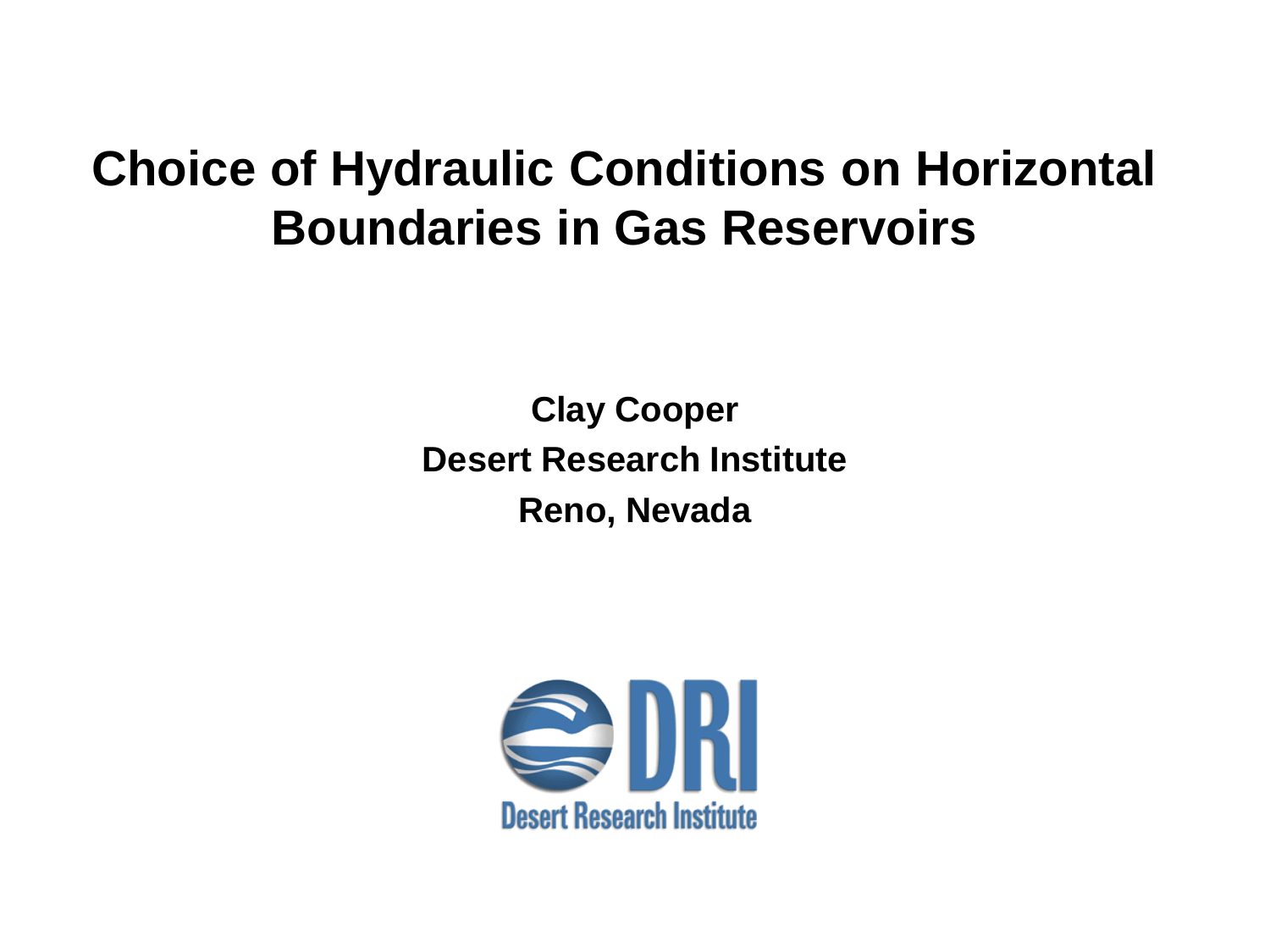## **Issue**

- Some low-permeability gas reservoirs are actually located within the center of sedimentary basins, as opposed to more commonly explored reservoirs located within anticlines and similar structures.
- This may preclude the use of the no flux upper boundary condition for gas reservoirs (i.e., an impermeable cap rock located at the top of the reservoir).
- If Instead, producible gas may be located below water, in the center of a basin.
- The gas can be gravitationally stable if the rock is of low permeability and if there is sufficient recharge to balance gas buoyancy.
- Problem is choose upper and lower boundary conditions such that measured liquid saturations are maintained in the formation when trying to achieve steady-state conditions.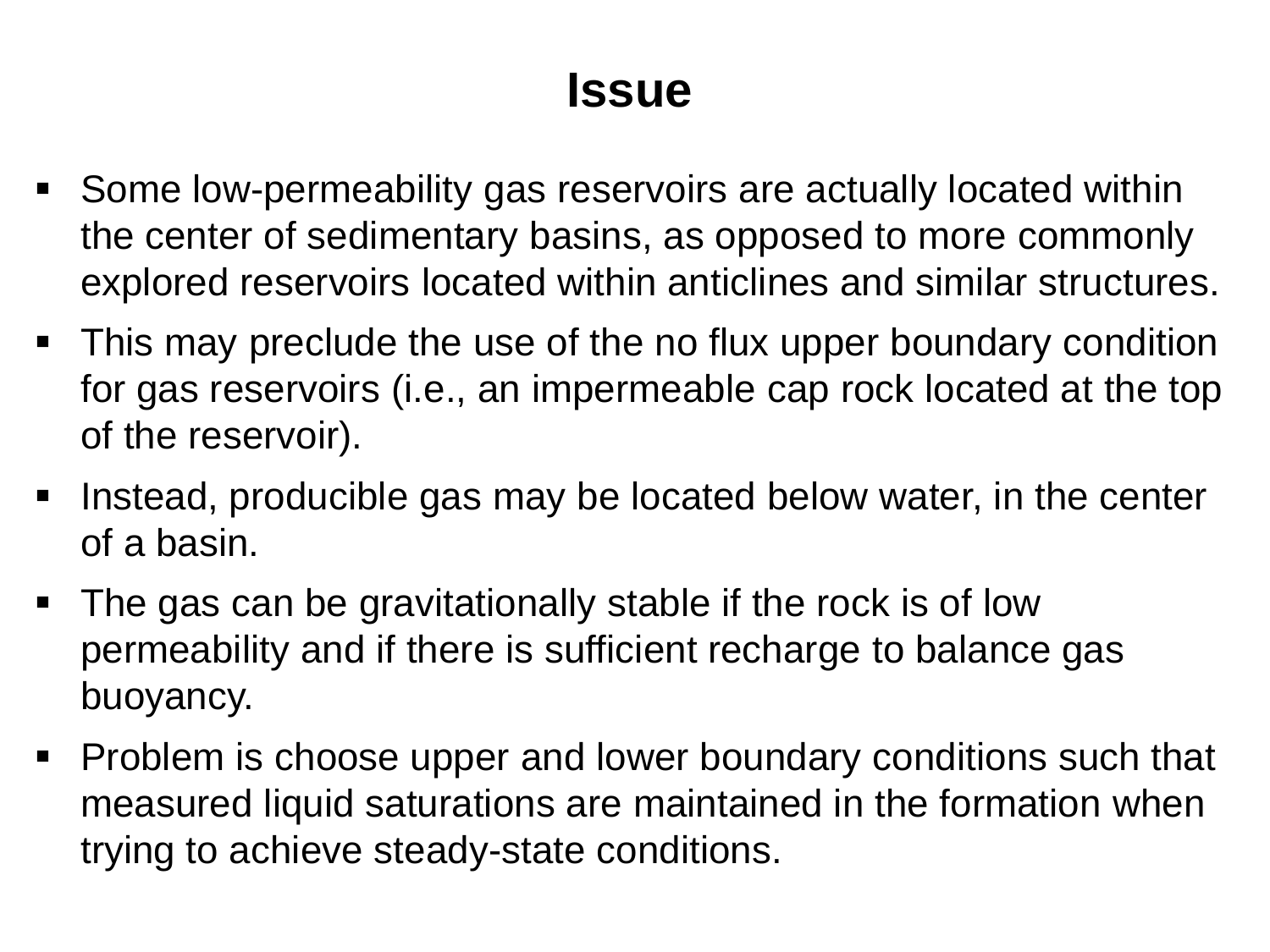structural crest